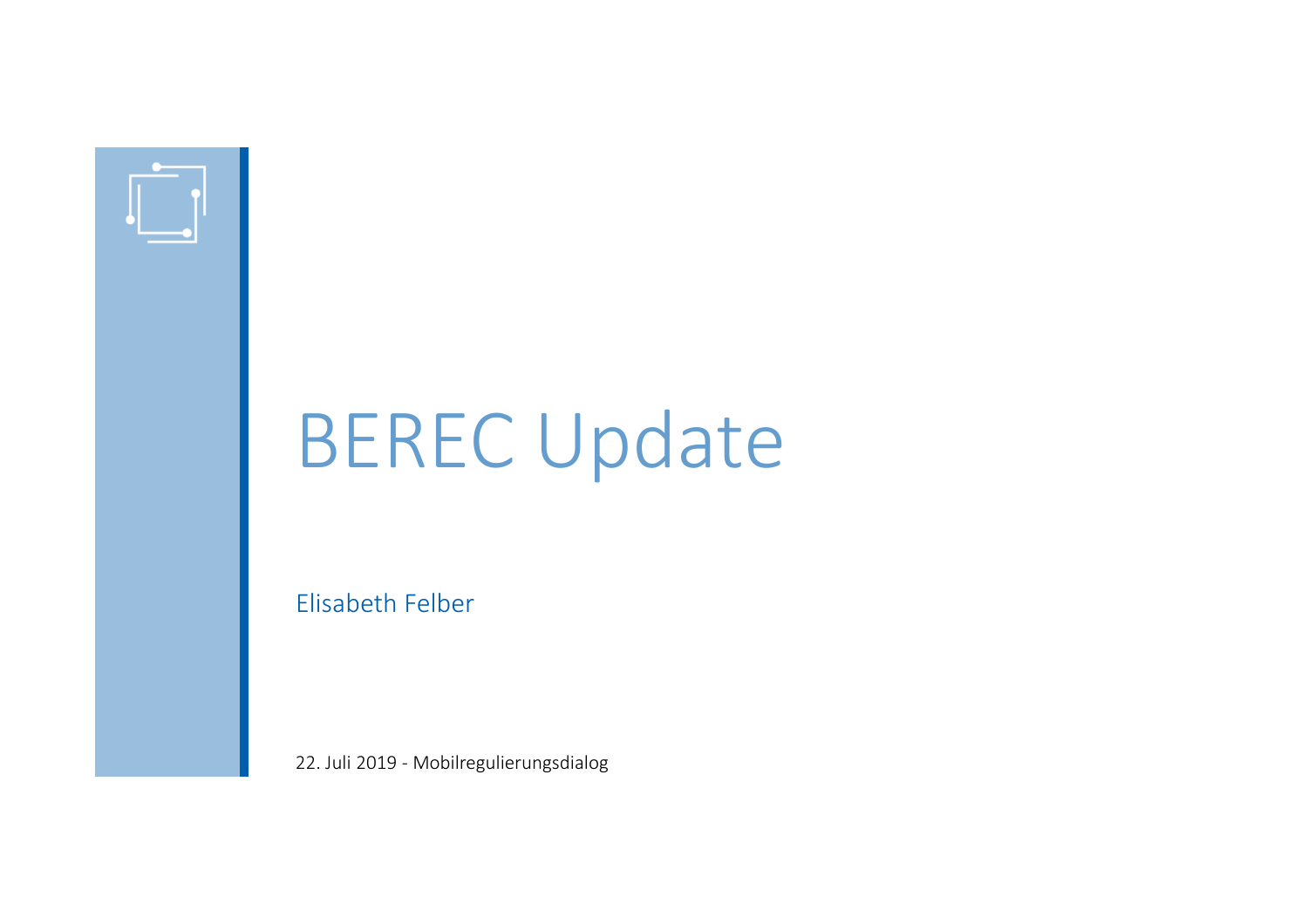### **Topics**

- Documents recently published
	- BEREC Input to the public consultation of the EC on the Recommendation on Relevant Markets
	- $\bullet$ BEREC Input on the functioning of the roaming Regulation
- Other topics
	- Western Balkan (New roaming agreement, new participants in BEREC)
	- What's next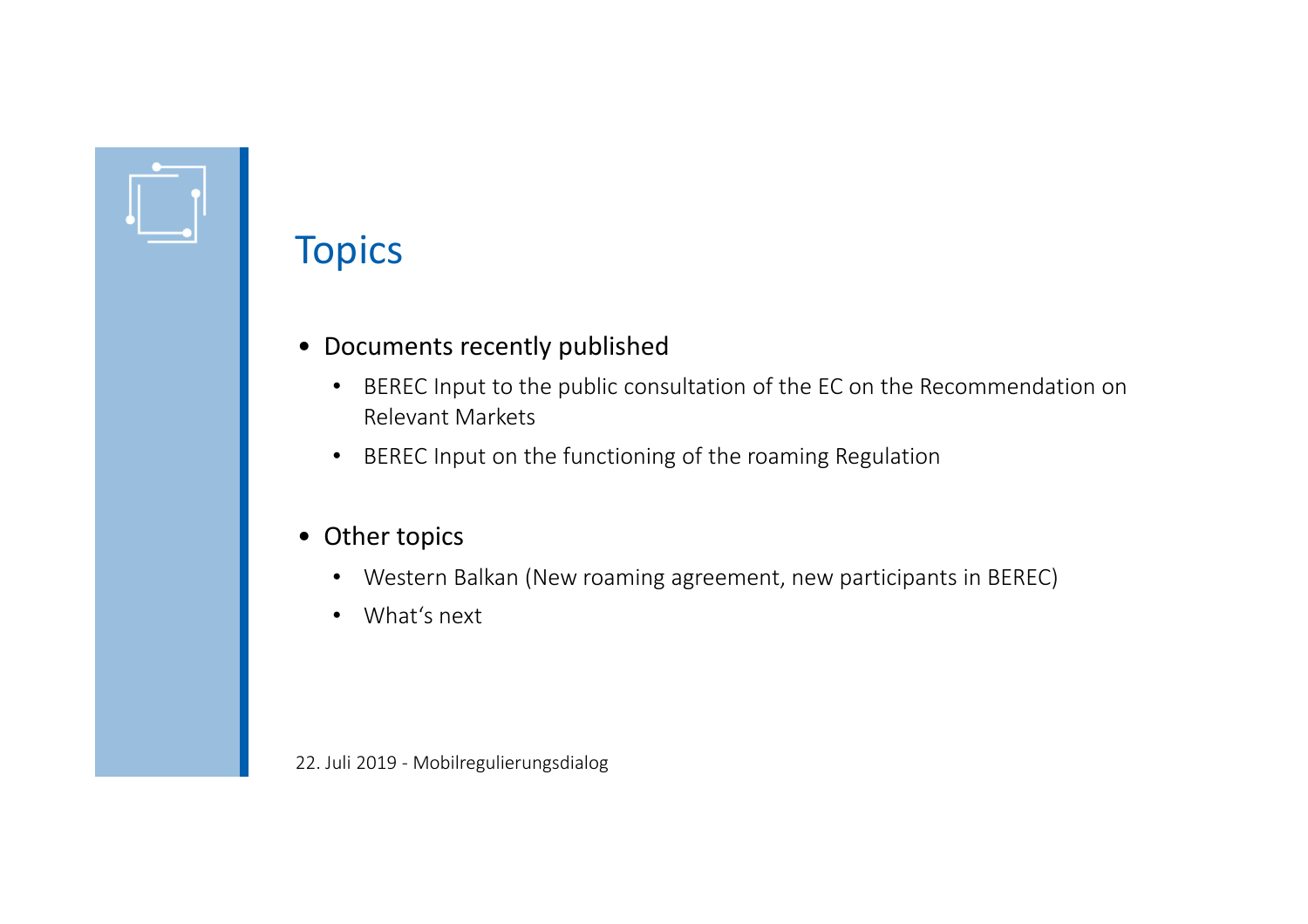

## Recommendationn on Relevant Markets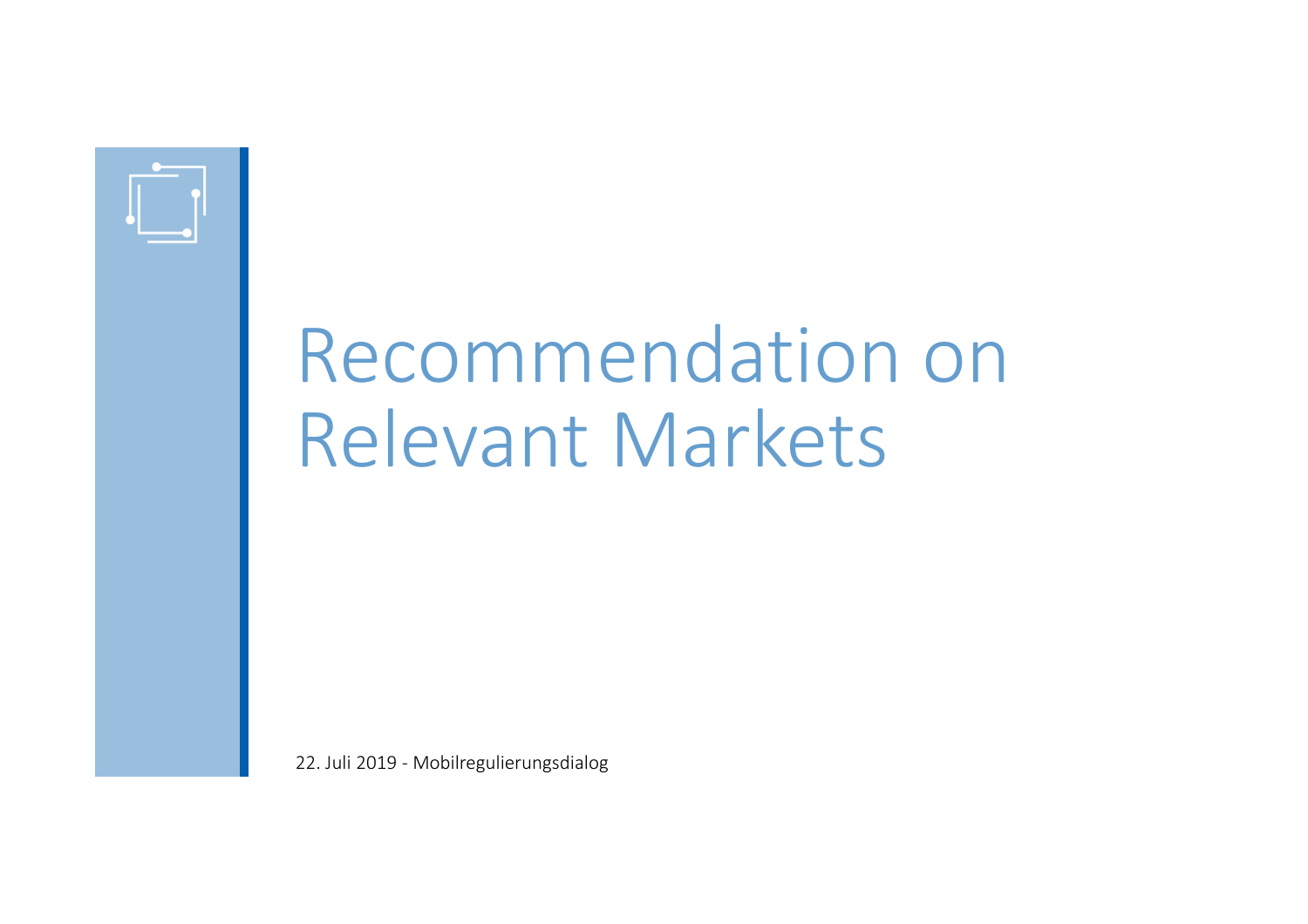

#### RESPONSE PC ON REC. RELEVANT MARKETS

#### **MAIN QUESTIONS RAISED IN THE PUBLIC CONSULTATION**

- □ Deletion of Termination Markets (M1 & M2) in relation to the euro-rate **implementing acts.**
- **Potential merging of M3a (WLA) and M3b (WCA) into one market**
- **Potential deregulation of M3a (WLA), M3b (WCA) and/or M4**
- **Case for <sup>a</sup> new market on Physical Infrastructure Access (PIA)**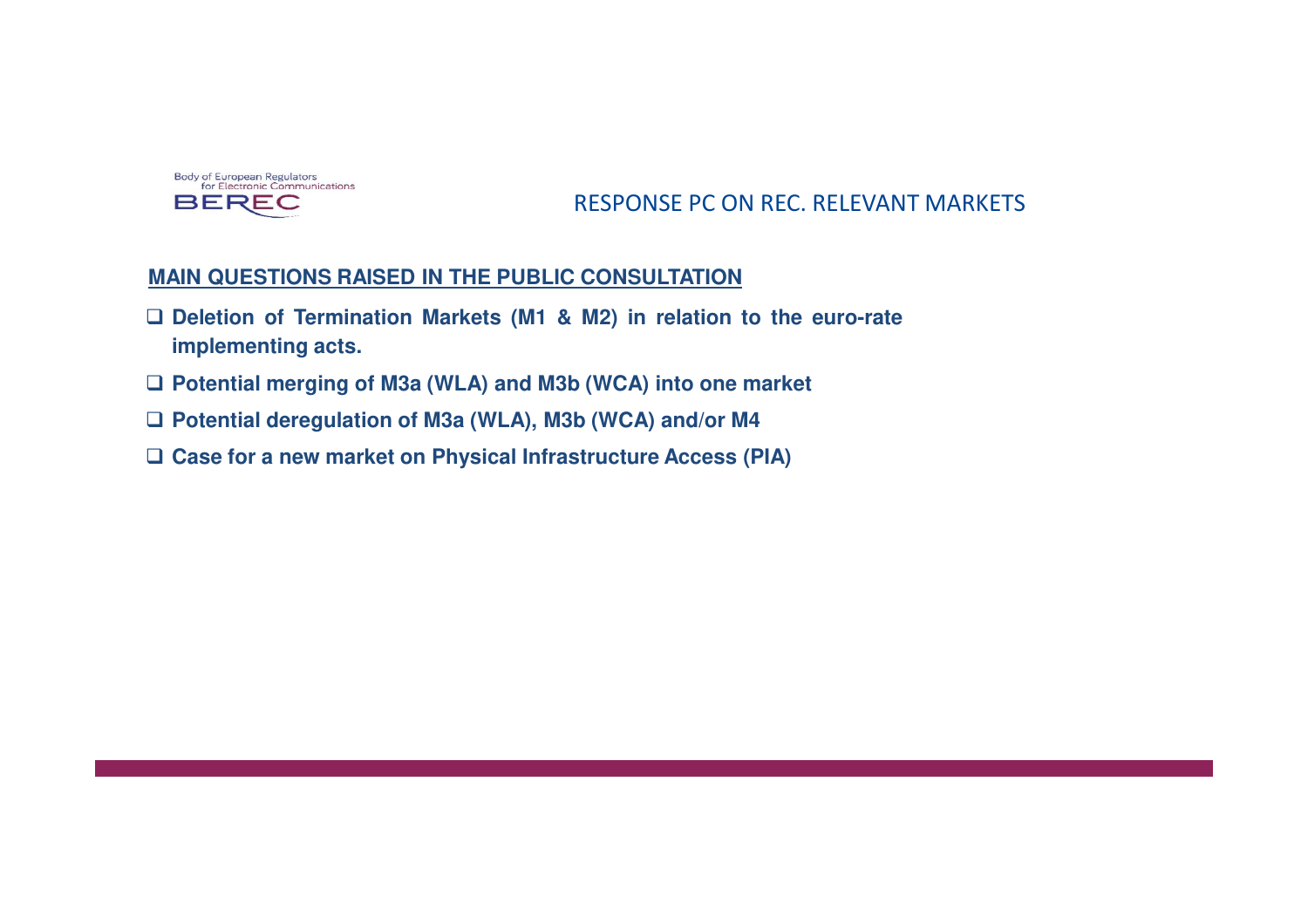

#### RESPONSE PC ON REC. RELEVANT MARKETS

- • M1&M 2:To the extent that the Commission provides sufficient guidance on how NRAs could address other remedies than prices (access, transparency, and non -discrimination, ancillary services …), BEREC would not be against removal of Markets 1and 2 from the list.
- •M3a, M3b, M4:still to be in in the list (high and non -transitory barriers)
- • Merging M3a and M3b: As <sup>a</sup> starting point for NRAs analyses, WLA and WCA should be assessed as separate markets. BEREC would welcome guidance on which factors might be useful to consider forthe purposes of determining whether there is <sup>a</sup> case for defining <sup>a</sup> broader wholesale market in theexplanatory explanatory note.
- • Access to physical infrastructure: Not appropriate to include <sup>a</sup> new wholesale market for access to physical infrastructure, as this this would oblige all NRAs to undertake an analysis that would in many cases offer little if any material benefit. However given trends in some MSs, recommendation to address in the Explanatory note the potential for <sup>a</sup> definition of <sup>a</sup> separate market for physical physical infrastructure.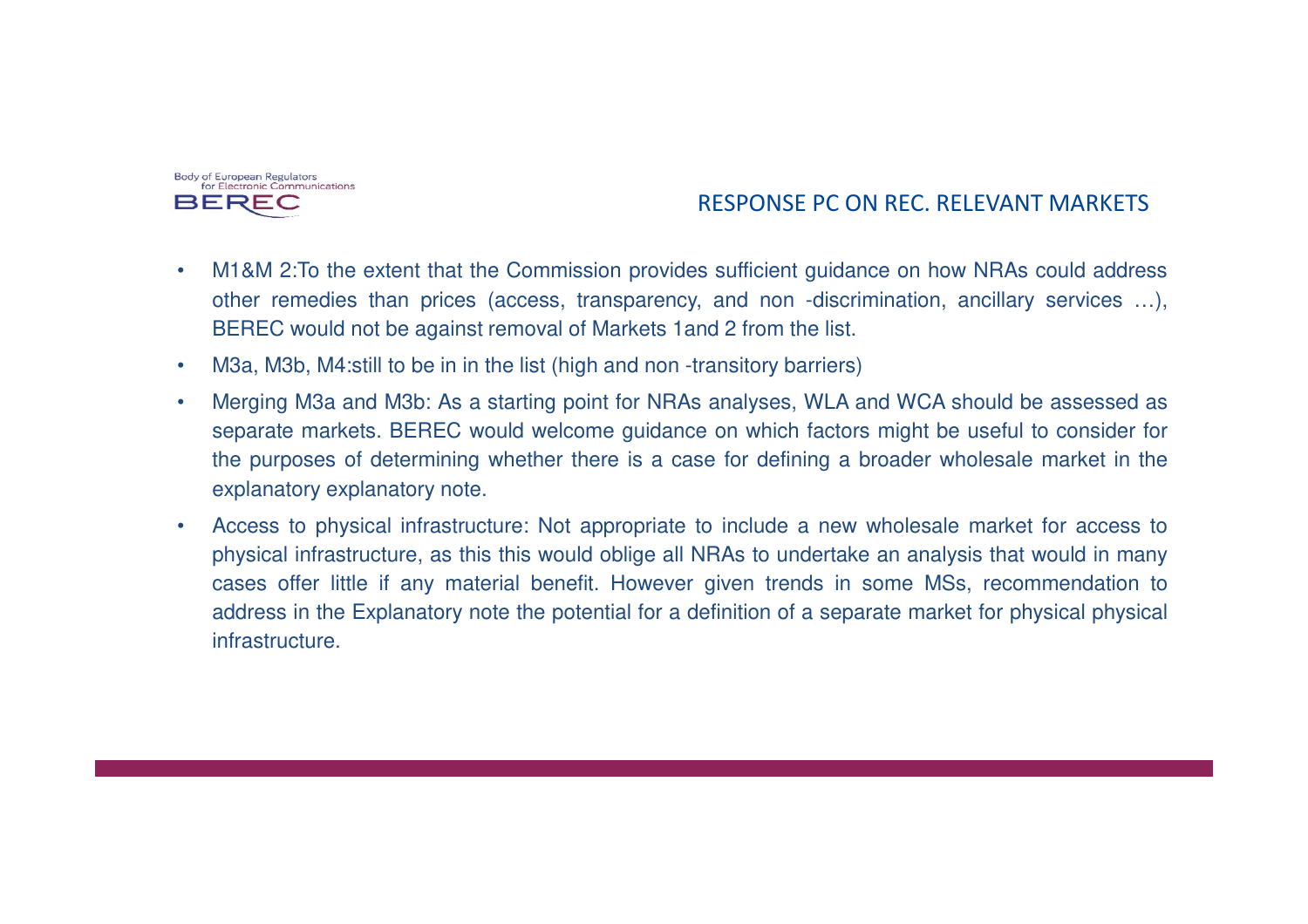

# BEREC Input on thefunctioning of theroaming Regulation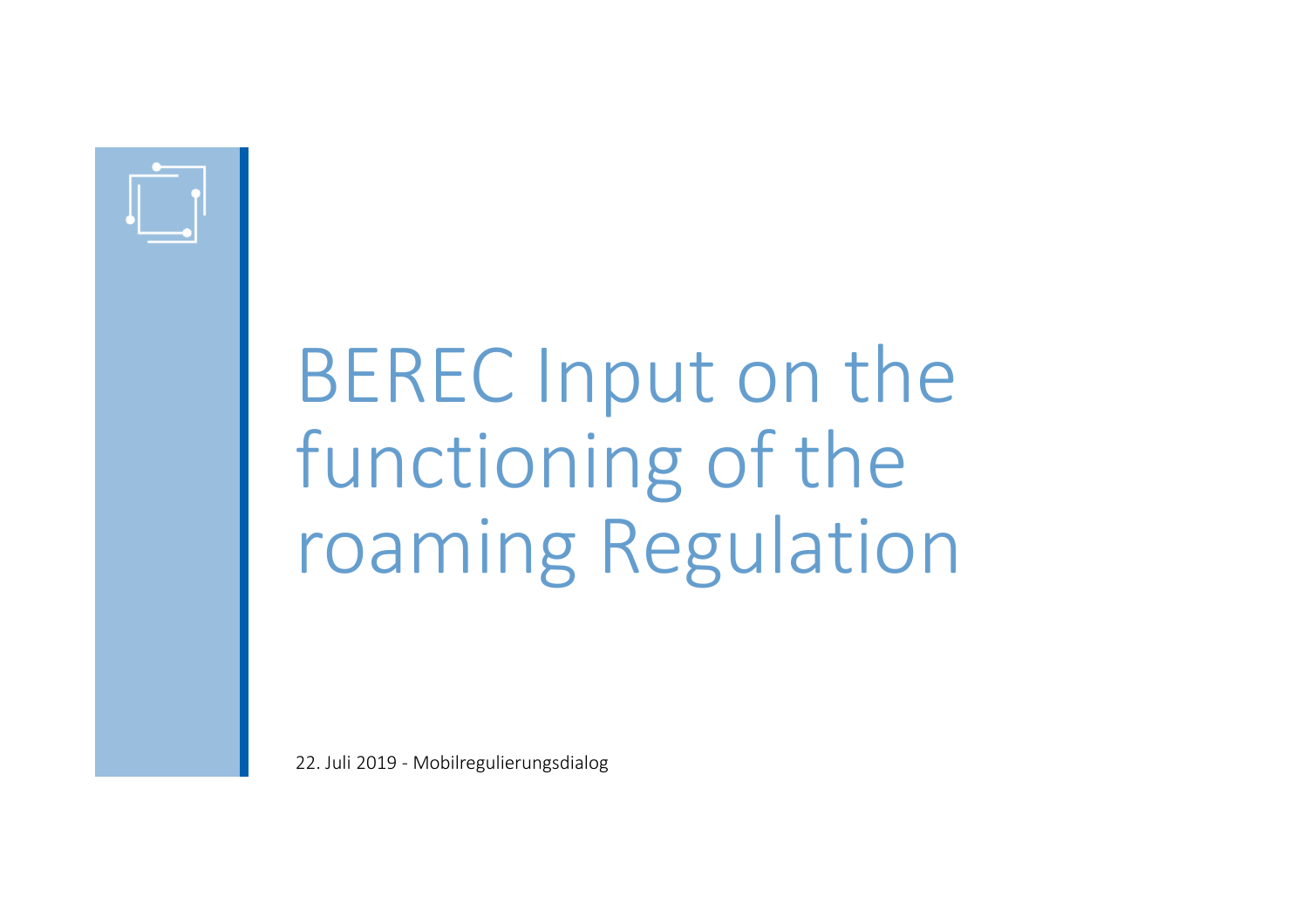

#### RLAH clear success

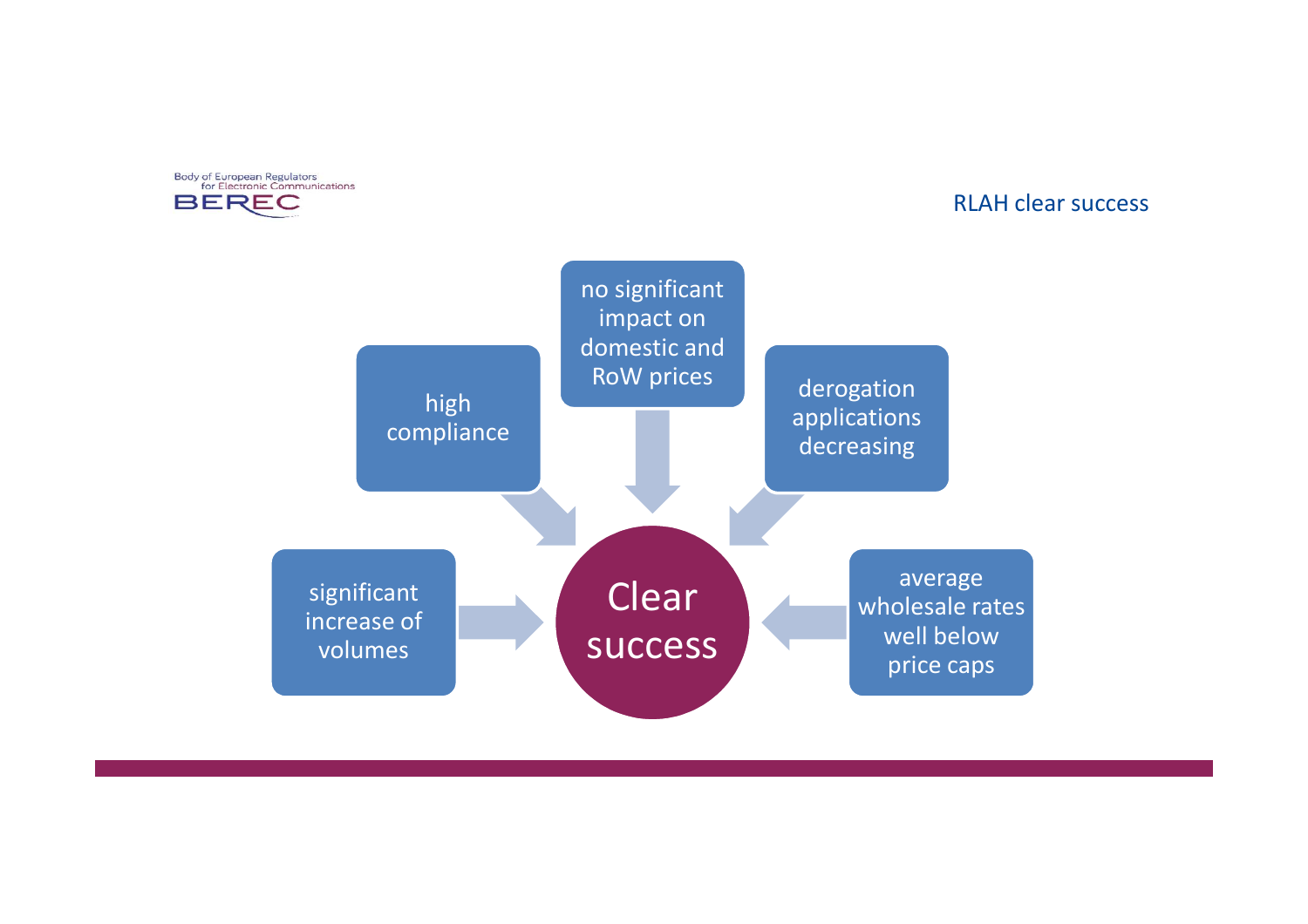

#### Some issues for further consideration

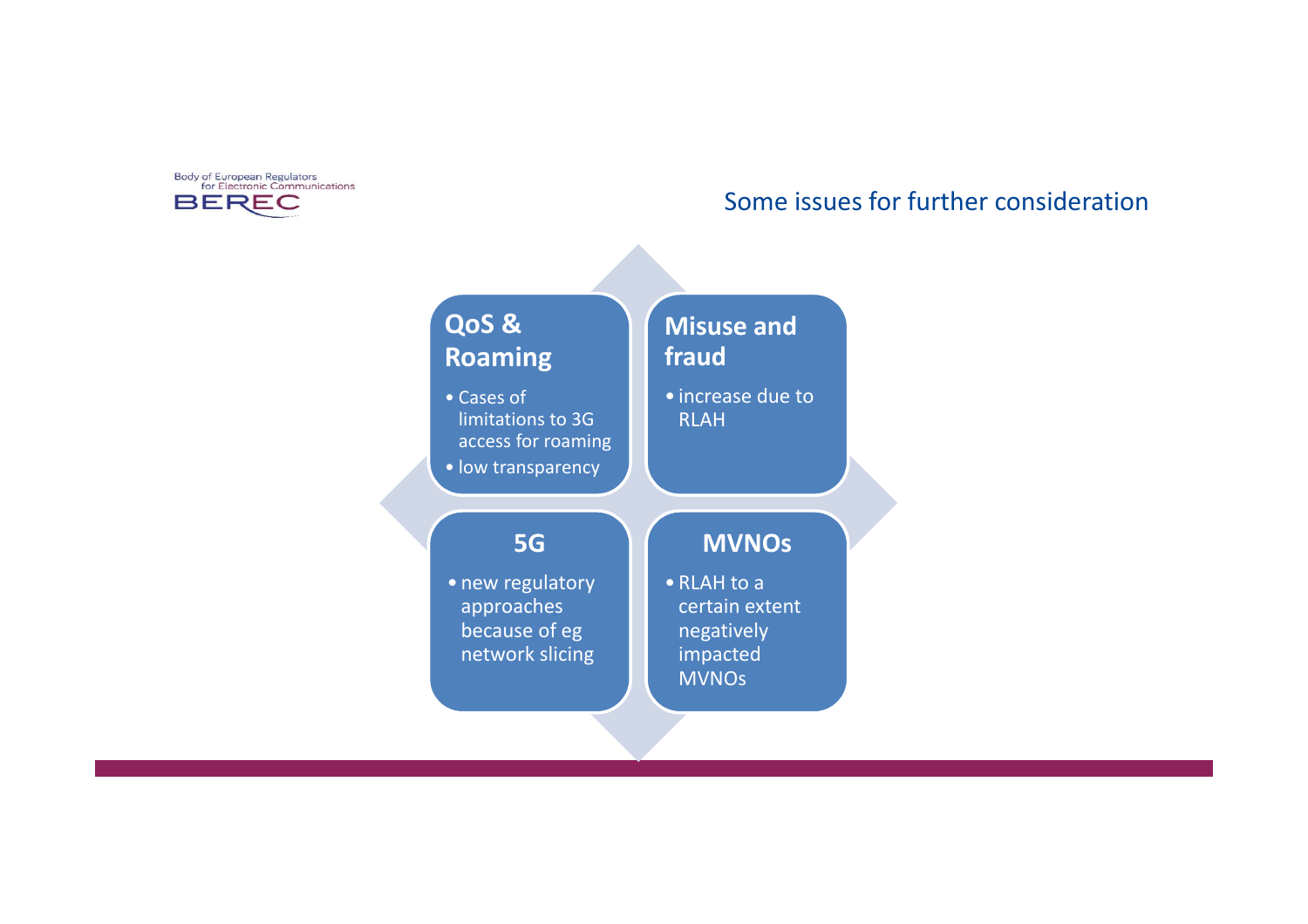

#### Proposals to EC for consideration during review process

| Specific<br>obligations for QoS<br>in Regulation | <b>Specific Measures</b><br>for MVNOs | <b>Subscribers</b><br>registration for<br>pre-paid tariffs |
|--------------------------------------------------|---------------------------------------|------------------------------------------------------------|
| Regulated                                        | European                              | Transparency                                               |
| termination rates                                | database with                         | measures for VAS                                           |
| for all numbering                                | VAS/premium                           | to protect                                                 |
| resources                                        | number ranges                         | consumers                                                  |

More clarity about IoT/M2M

Close monitoring of technological developments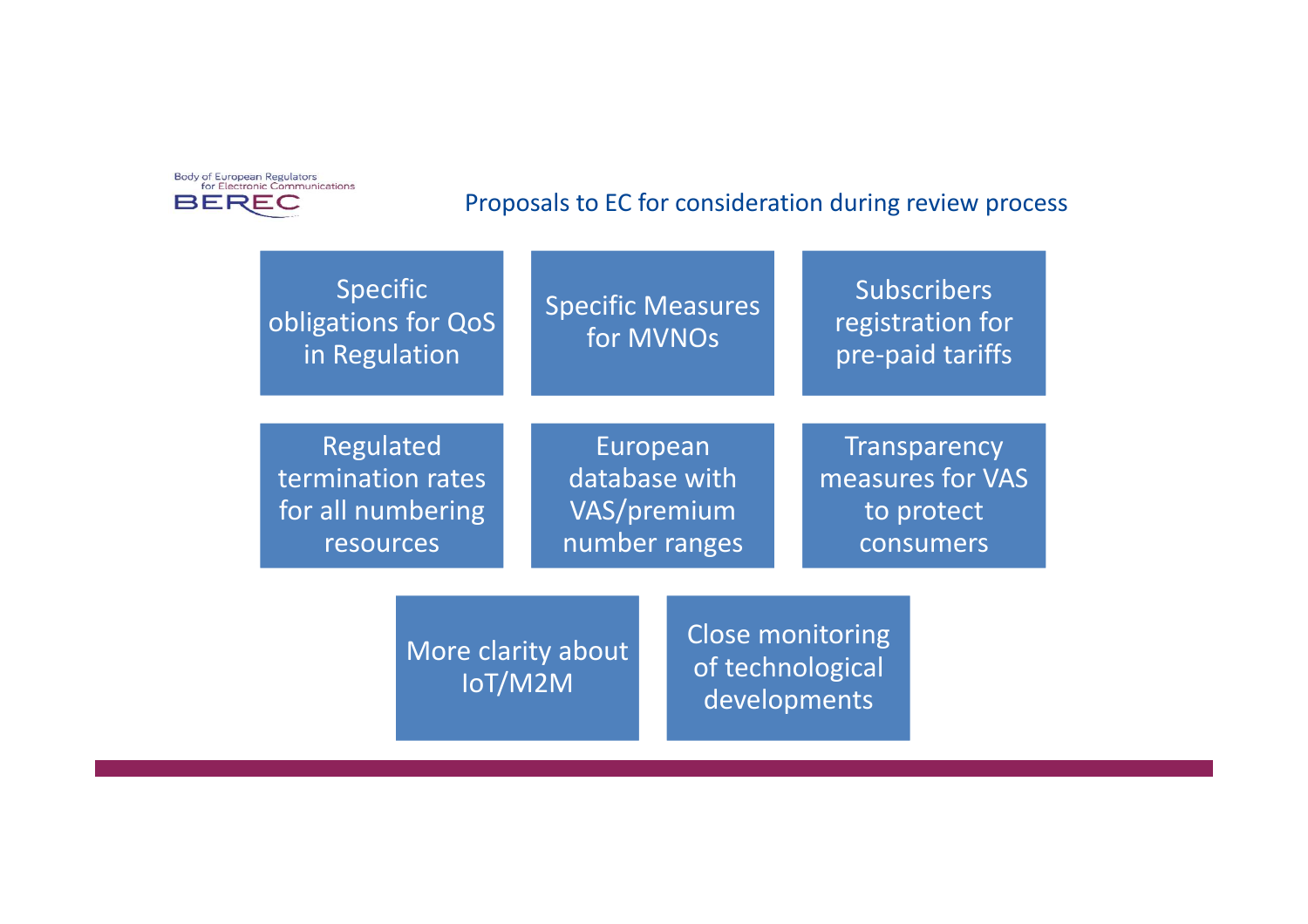

## Other topics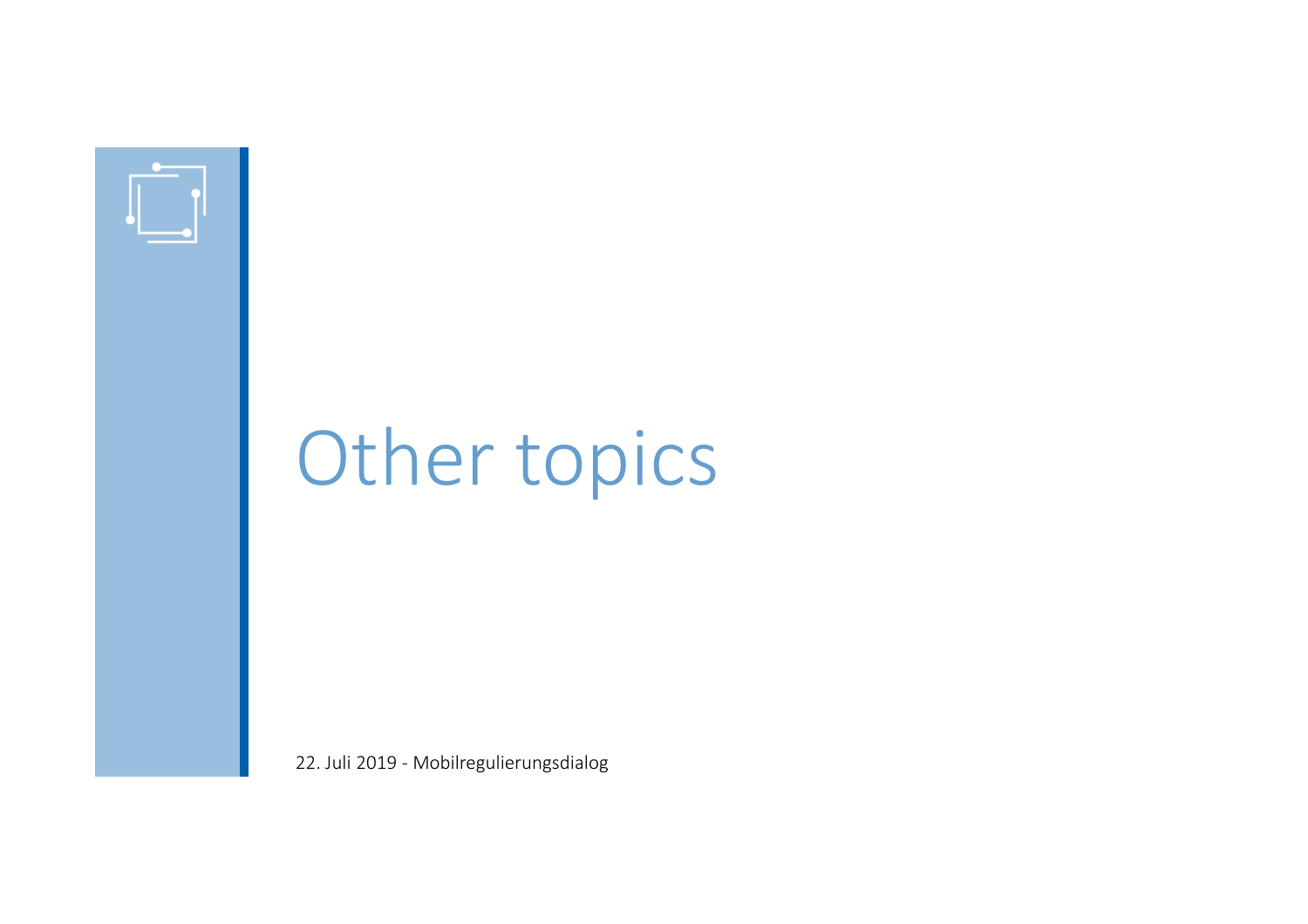### Other topics – Western Balkan Aktivitäten

- WB:
	- Roaming Agreement in der Region seit 1. Juli 2019
		- − RLAH+
		- − Ab 2021 RLAH
- Alle WB NRAs nun auch Mitglieder in BEREC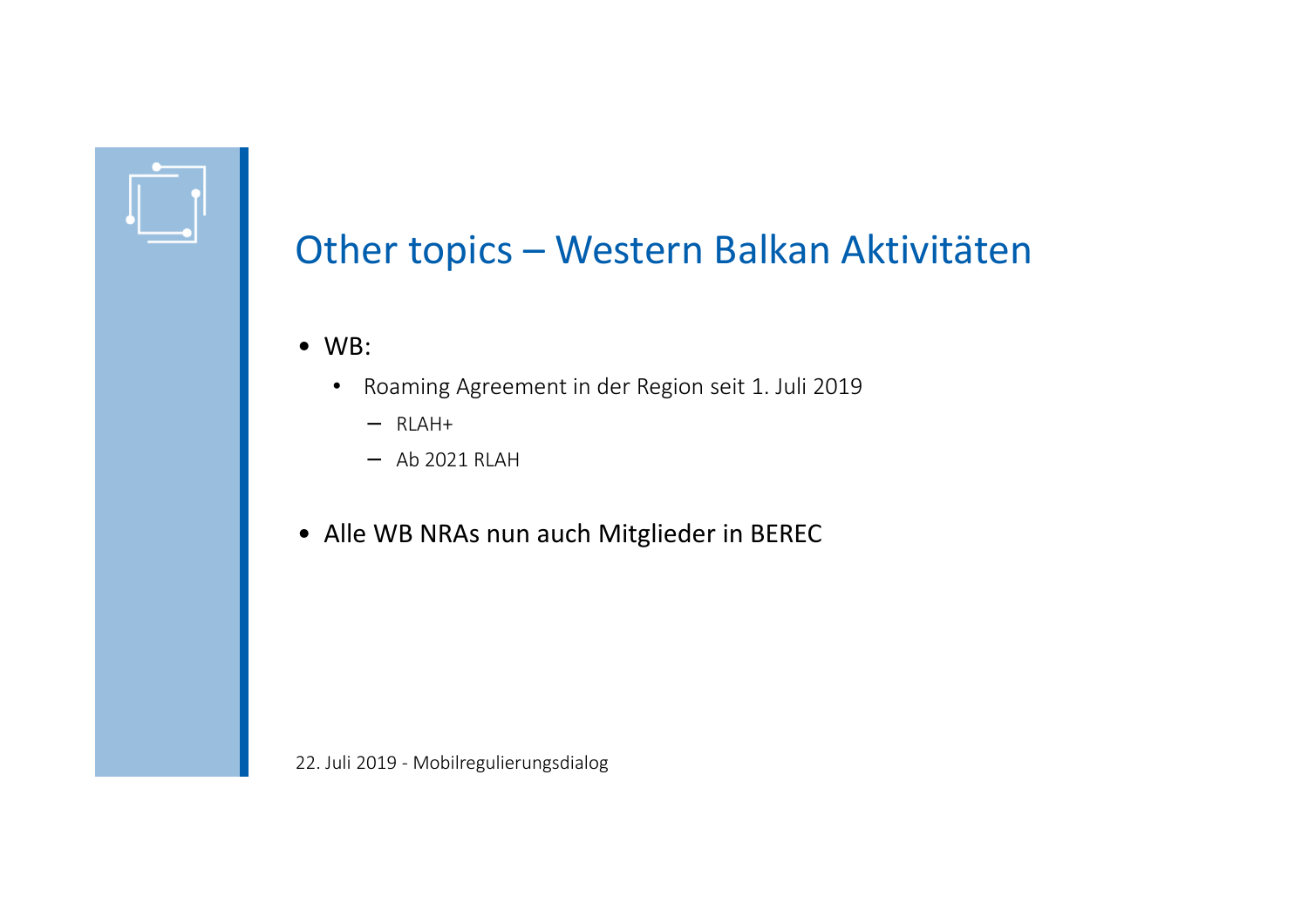

- Call for initial Stakeholder Input "for the development of the BEREC guidelines on the Criteria for a Consistent Application of Article 61 (3)Deadline: 26 Juli <sup>2019</sup>
- Public consultation on the draft BEREC Guidelines for the notification template as in article 12, paragraph 4 EECCDeadline: 28 August 2019
- Public consultation on the draft BEREC guidelines on common criteria for the assessment of the ability to manage numbering resources by undertakings other than providers of electronic communications networks or services and of the risk of exhaustionDeadline: 28 August 2019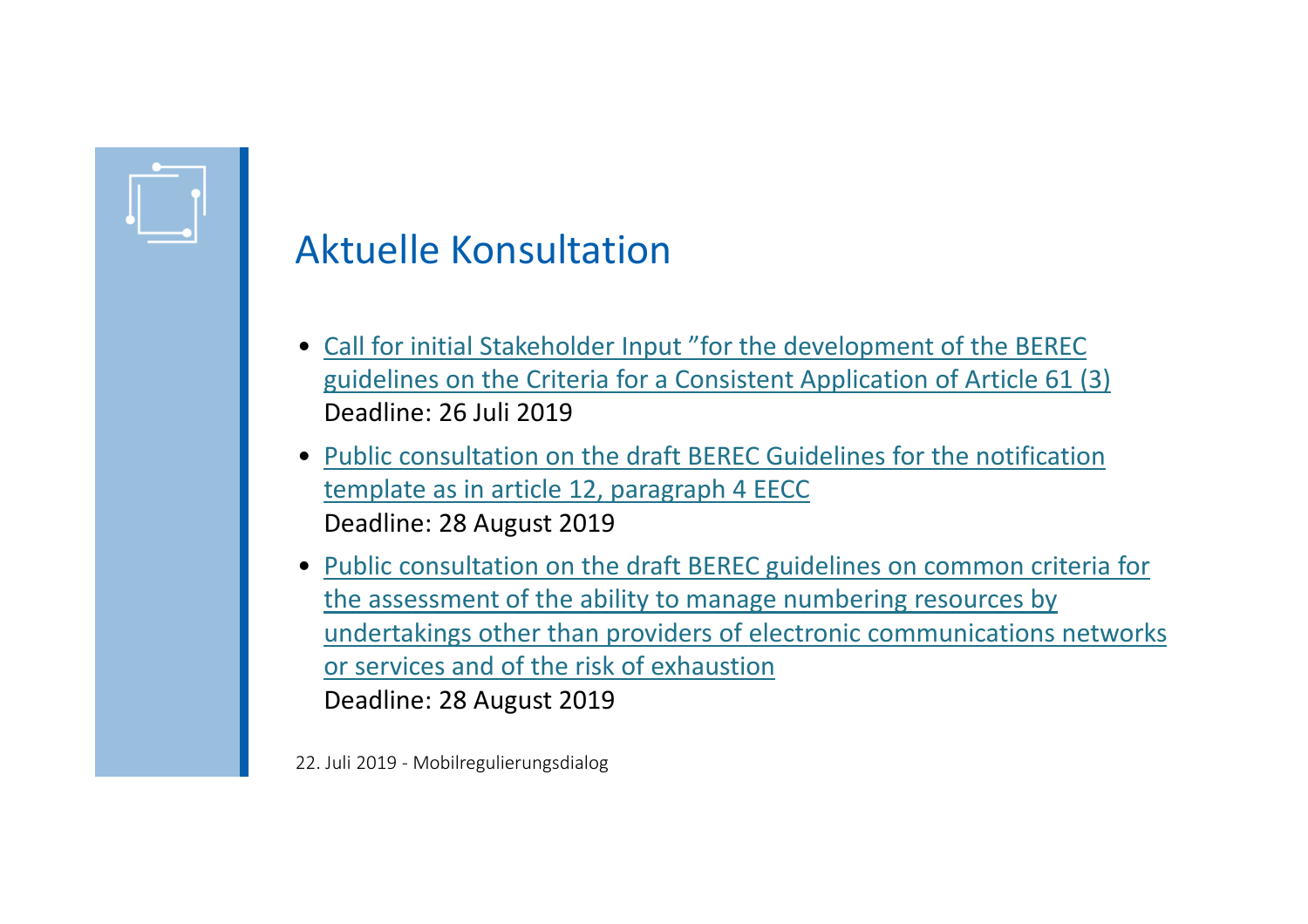

### What's next

- EK
	- Start Konsultation zu "Policy Aspects of Eurorate" Ende Juli

### • Veröffentlichungen

- Axon Cost Model Ende Juli
- BEREC supplementary analysis on how wholesale roaming costs and prices relate - September